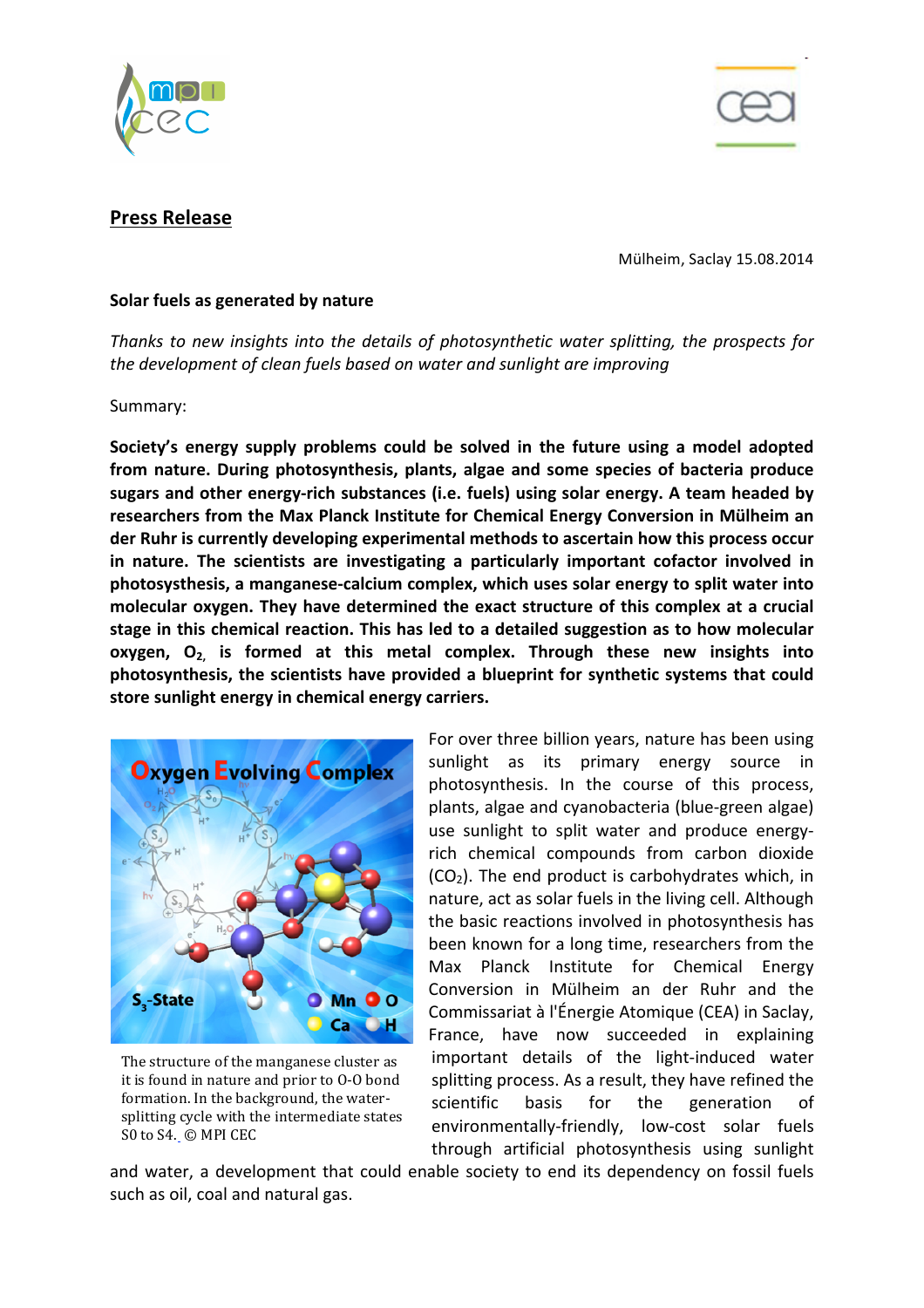



# **A water splitting catalyst**

Light-induced catalytic water splitting takes place at a metal complex which is embedded in a large membrane protein (photosystem II). This complex is composed of four manganese atoms (Mn) and one calcium atom (Ca), which are held together through a network of oxygen bridges (see image). This water-oxidising or oxygen-evolving complex undergoes a complicated cycle that releases electrons and protons, hence ultimately hydrogen, and molecular oxygen.

In an article published this week in the journal *Science*, the German-French research team presents the structure of this manganese-calcium complex directly before the production of oxygen. This insight into a key stage of plant photosynthesis is highly significant: it provides a more detailed understanding of the mechanism involved in photosynthesis and will enable the development of synthetic systems for light-induced water splitting based on this model.

The study is the result of a close cooperation between the Departments of Biophysical Chemistry and Molecular Theory at the Max Planck Institute for Chemical Energy Conversion under the leaderships of Wolfgang Lubitz and Frank Neese. Within these departments, Nicholas Cox and Dimitrios Pantazis assembled an interdisciplinary team that aims to gain a better understanding of the molecular details of water-splitting in nature.

### Three challenges posed by the research into photosystem II

The first challenge faced by the researchers involved the extraction and purification of photosystem II with a fully intact water-splitting complex from the original organism, a thermophilic cyanobacterium, which is found in hot springs and volcanoes in Japan and is very robust. To fulfil the very stringent requirements regarding the quality of the preparation, the researchers in Saclay had to carry out several years of development work in cooperation with researchers from Japan.

The second challenge the research team encountered concerned the characterisation of the manganese complex in photosystem II during the different stages of water-splitting. The researchers from the Biophysical Chemistry Department of the Mülheim-based Max Planck Institute overcame this hurdle with the help of electron paramagnetic resonance (EPR). This technique makes it possible to visualise the distribution of the electrons in a molecule or metal complex and thus provides deep insight into the individual stages of water-splitting. "These measurements generated new information and enabled the solvation of problems concerning the detailed analysis of molecular structures in the reaction cycle that are not accessible using other methods," says Dr Alain Boussac from the CEA Saclay.

Finally, the third challenge consisted in using the information obtained to produce a complete structural model of the biocatalyst. The calculations necessary for this process were facilitated using new theoretical methods and the supercomputers at the Department of Molecular Theory at the Max Planck Institute. In this way, the researchers succeeded in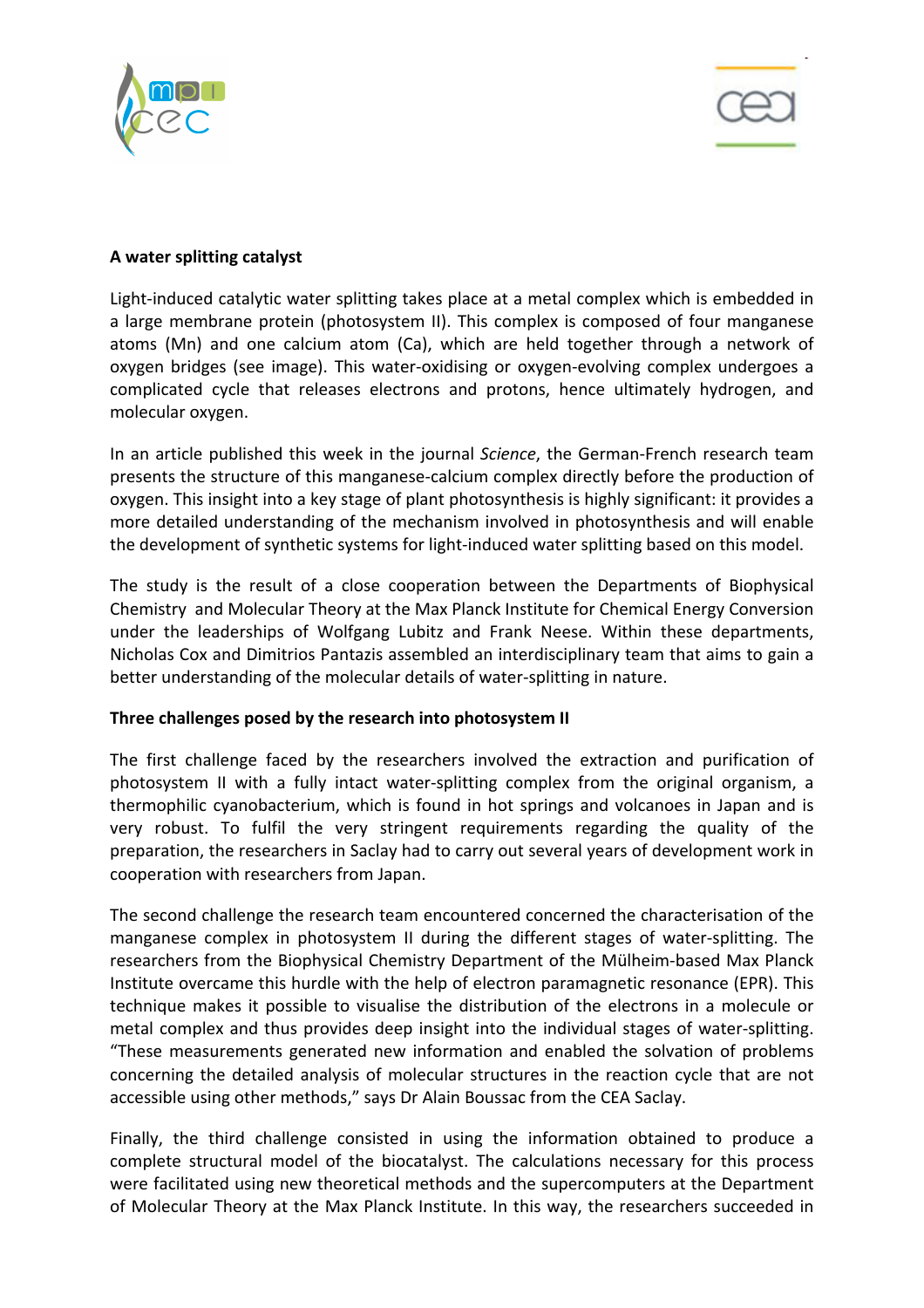



showing that during the late phase of the reaction cycle, a second water molecule binds next to an active oxygen atom in the complex and releases a proton. This leads to the formation of the O-O bond in the next step.

# Fuel from sunlight - copying nature

Thanks to this decoding of the structure and function of the water-splitting catalyst in photosystem II at atomic level, an explanation of the water splitting mechanism is now within reach. This knowledge enables the identification of important criteria for the design of similar synthetic catalysts that split water using environmentally-friendly, low-cost and easily available elements. At present, expensive platinum and other rare metals or metal complexes are widely used for this purpose. This makes the large-scale production of renewable energy carriers (fuels) like hydrogen very expensive, or even impossible.

With the help of bio-inspired catalysts, hydrogen or another solar fuel could be produced cheaply through the combination of solar power devices with water-splitting catalysts for the generation of solar fuels instead of electricity. This would enable the energy sector to overcome the main problems associated with solar power: sunlight is not available around the clock as an energy source, and electricity is not very wellsuited for running motor vehicles. In contrast, the solar fuel concept enables the direct storage of solar energy in chemical compounds and, therefore, the use of this energy at any time or place.

"Synthetic solar fuels open up wide-ranging possibilities for renewable energy technologies, in particular for the transport and infrastructure sectors, which are still reliant on fossil fuels," says Professor Wolfgang Lubitz, Director at the Max Planck Institute for Chemical Energy Conversion. "An efficient light-driven, water splitting catalyst based on common metals such as manganese would represent huge progress here. The insight gained into nature's water splitting enzyme through this research has laid the foundations for such developments."

ES/PH

More information Prof. Dr. Wolfgang Lubitz, director at the Max Planck Institute for Chemical Energy Conversion, Tel.: +49 208 306-3614, Mail: wolfgang.lubitz@cec.mpg.de, www.cec.mpg.de

Original publication:

Electronic structure of the oxygen evolving complex in photosystem II prior to O-O bond formation

Nicholas Cox, Marius Retegan, Frank Neese, Dimitrios A. Pantazis, Alain Boussac, Wolfgang Lubitz

Science, 15 August 2014; doi: 10.1126/science.1254910

Abstract:

Insights gained by a team headed by W. Lubitz and F. Neese from the Max Planck Institute for Chemical Energy Conversion on a manganese and calcium complex in photosystem II